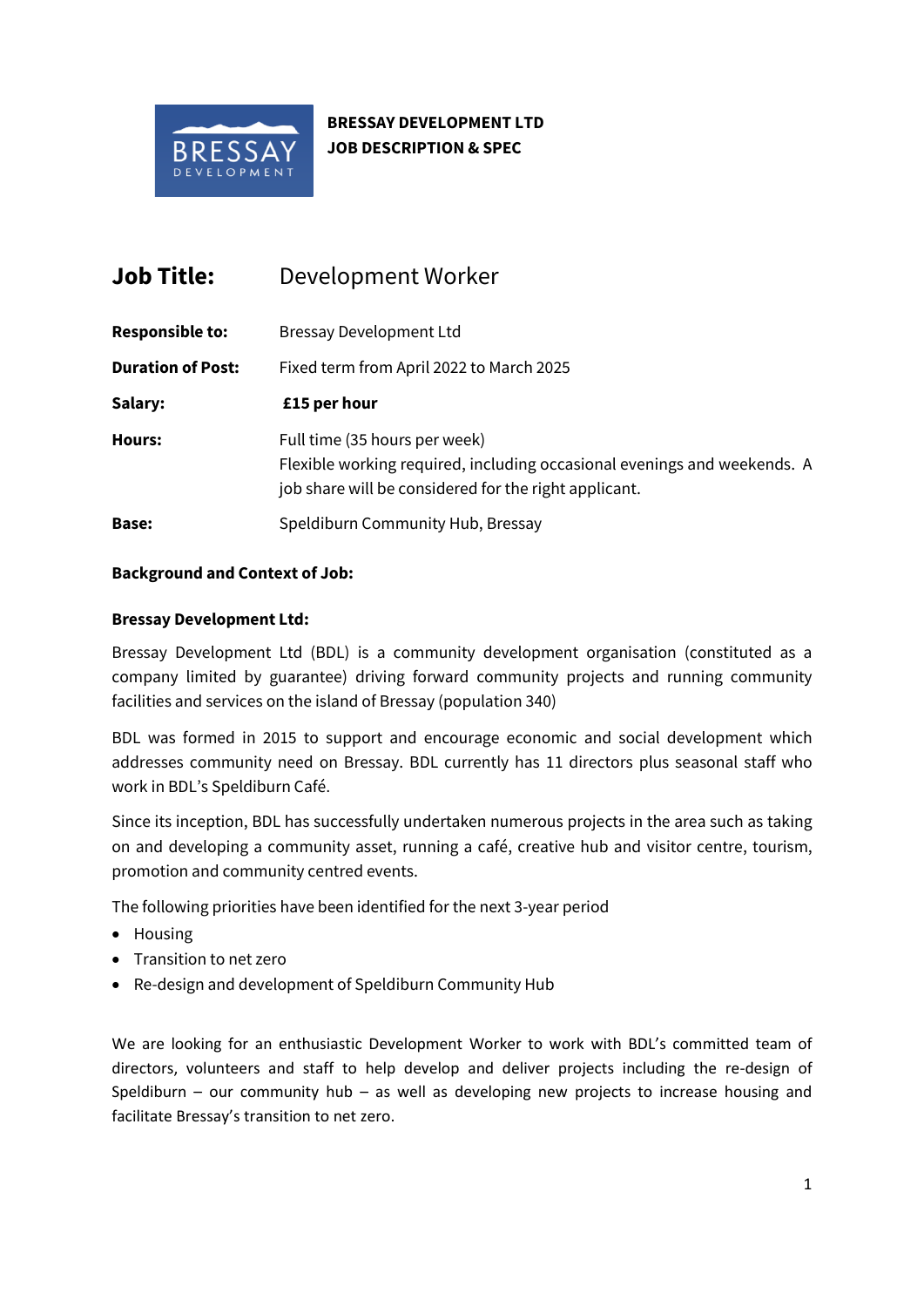BDL has secured funds from HIE to employ a full-time development worker to take forward and deliver on these priorities. The purpose of this role is to work with BDL directors, community groups, community members and other stakeholders to generate tangible projects and actions in relation to these priorities. The role includes community engagement, project development, sourcing and managing funding, project management and written and digital communications.

> This post is being funded by Highlands & Islands Enterprise and the Scottish Government.

### **Main Duties and responsibilities:**

- To take forward the priorities and projects identified above by BDL, in collaboration with the community and other stakeholders, these include; the Speldiburn re-design project; Bressay housing needs and feasibility surveys; marketing; tourism development; community engagement
- To assist/work with community organisations in Bressay to help achieve their goals/aims, in line with BDL's priorities
- To promote local projects which makes use the use local assets, which ideally have, the potential to generate income; be sustainable.
- To source funding for projects
- To build and maintain constructive working relationships with the Bressay community and public, voluntary and private sector organisations.
- To assist with day- to-day operations of BDL's community assets including admin, web and social media and reporting.
- To develop and manage BDL's projects with key tasks including planning, community engagement, managing events and contractors.
- Marketing and promotional activity in line with BDL's priorities
- Other duties in line with BDL's objectives

The post holder will often be expected to work under their own initiative and to take a pro-active approach in order to progress BDL's priorities under direction from BDL directors. Ideally candidates will have prior experience of working with a voluntary organisation.

Own transport is essential. You will be based at Speldiburn but travel for meetings etc will be a requirement.

# **Place of Work:**

The development worker will be based at Speldiburn.